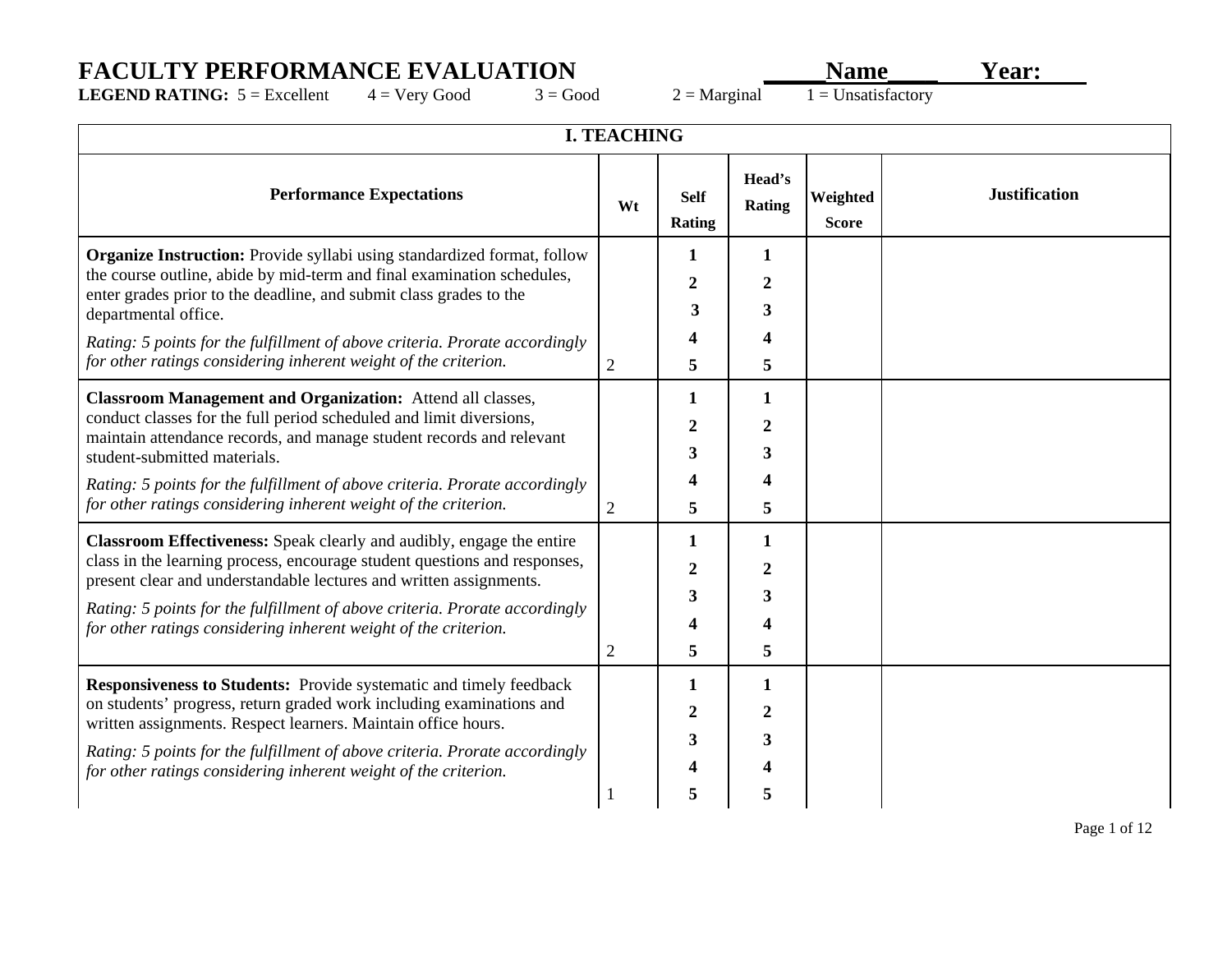| Professional Conduct: Adhere to TAMU and PVAMU policies<br>prohibiting unprofessional conduct in faculty/student relationships.                  |                                | 1<br>2 | 2                |  |                  |  |  |  |
|--------------------------------------------------------------------------------------------------------------------------------------------------|--------------------------------|--------|------------------|--|------------------|--|--|--|
| Rating: 5 points for the fulfillment of above criteria.                                                                                          |                                | 3      | 3                |  |                  |  |  |  |
|                                                                                                                                                  |                                |        | 4                |  |                  |  |  |  |
|                                                                                                                                                  |                                | 5      | 5                |  |                  |  |  |  |
| Evaluate Instruction - SOS Ratings: Average SOS Rating.                                                                                          |                                | 1      | 1                |  | See SOS Ratings. |  |  |  |
|                                                                                                                                                  |                                | 2      | $\boldsymbol{2}$ |  |                  |  |  |  |
|                                                                                                                                                  |                                | 3      | 3                |  |                  |  |  |  |
|                                                                                                                                                  |                                |        | 4                |  |                  |  |  |  |
|                                                                                                                                                  | $\overline{2}$                 | 5      | 5                |  |                  |  |  |  |
| <b>Evaluate Instruction: Peer Evaluation Score</b>                                                                                               |                                | 1      | 1                |  |                  |  |  |  |
|                                                                                                                                                  |                                | 2      | 2                |  |                  |  |  |  |
|                                                                                                                                                  |                                | 3      | 3                |  |                  |  |  |  |
|                                                                                                                                                  |                                |        |                  |  |                  |  |  |  |
|                                                                                                                                                  | $\overline{c}$                 | 5      | 5                |  |                  |  |  |  |
| Additional/Innovative Instructional Activities: e.g., Develop a new                                                                              |                                | 1      | 1                |  |                  |  |  |  |
| course, revise a course, include a distance learning version of a course,<br>add web-enhancement of an existing course, and teach an Independent |                                | 2      | 2                |  |                  |  |  |  |
| Study Course and/or an Overload.                                                                                                                 |                                | 3      | 3                |  |                  |  |  |  |
| Rating: 5 points for the fulfillment of at least two of the above criteria.                                                                      |                                |        |                  |  |                  |  |  |  |
| Prorate accordingly for other ratings considering inherent weight.                                                                               | <b>Bonus</b><br>$\overline{2}$ | 5      | 5                |  |                  |  |  |  |
| <b>I. OVERALL RATING/60</b><br><b>SCORE:</b>                                                                                                     |                                |        |                  |  |                  |  |  |  |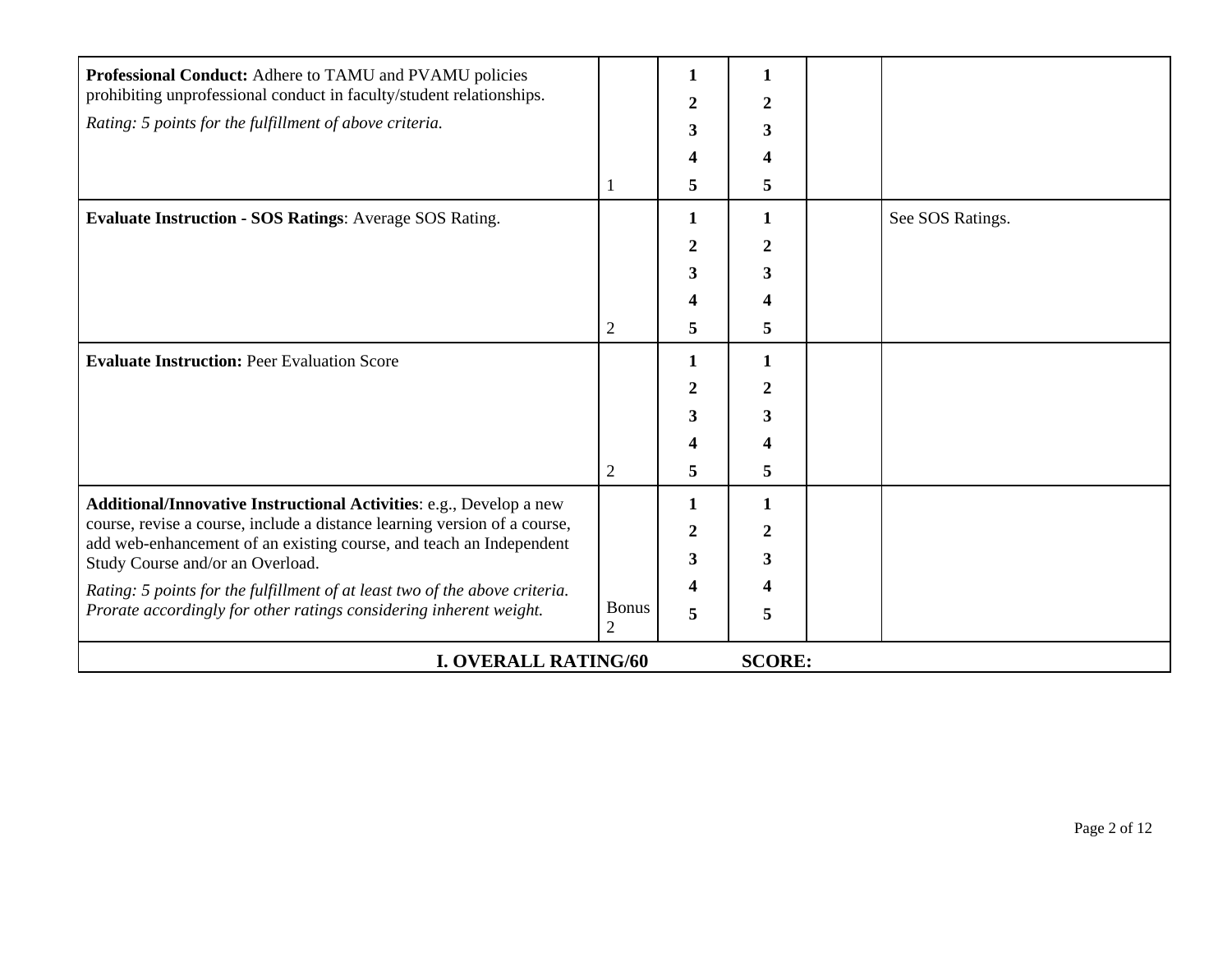## **II. PARTICIPATION IN/PRODUCTION OF RESEARCH/SCHOLARLY/CREATIVE/TECH. WORK**

| <b>Performance Expectations</b>                                                                                                                                                                                                                                                                                                                                                                                                                                                                                                                                                                                                                                                                                                                                                                             | Wt  | <b>Self</b><br><b>Rating</b> | Head's<br><b>Rating</b> | Weighted<br><b>Score</b> | <b>Justification</b> |
|-------------------------------------------------------------------------------------------------------------------------------------------------------------------------------------------------------------------------------------------------------------------------------------------------------------------------------------------------------------------------------------------------------------------------------------------------------------------------------------------------------------------------------------------------------------------------------------------------------------------------------------------------------------------------------------------------------------------------------------------------------------------------------------------------------------|-----|------------------------------|-------------------------|--------------------------|----------------------|
| Utilizes Current Scholarship. Incorporate current scholarship into teaching and<br>promote student participation in research, e.g., mentoring one<br>undergraduate/graduate student in research for out-of-class<br>performance/publication, or equivalent (e.g., TAMUS's Annual Pathways<br>Symposium); including a technique/activity from a professional gathering or<br>professional literature; requiring research in classes.<br>Prorate accordingly for other ratings considering inherent weight of the criterion.                                                                                                                                                                                                                                                                                  | 0.5 | 1<br>2<br>3<br>4<br>5        | 1<br>3<br>5.            |                          |                      |
| Develop Professionally. Actively participating in professional organizations,<br>seminars, workshops, formal certification efforts, terminal degree earning<br>endeavors, editing of scholarly publications, reviewing of books and articles,<br>organizing conference sessions/panels/roundtables, serving as an expert witness,<br>adjudicating competitions, consulting professionally, serving as a member of<br>board, and developing technology<br><b>Example Rating:</b><br>5 for attending/conducting/organizing/participating in any combination of 5<br>abovementioned local, national, regional, on-campus activities<br>5 for 2 or 3 book reviews or for organizing 2 panels or sessions<br>Prorate accordingly for other ratings considering work/expense/duration of the<br><i>criterion.</i> |     | 2<br>3<br>4<br>5             | 3<br>5                  |                          |                      |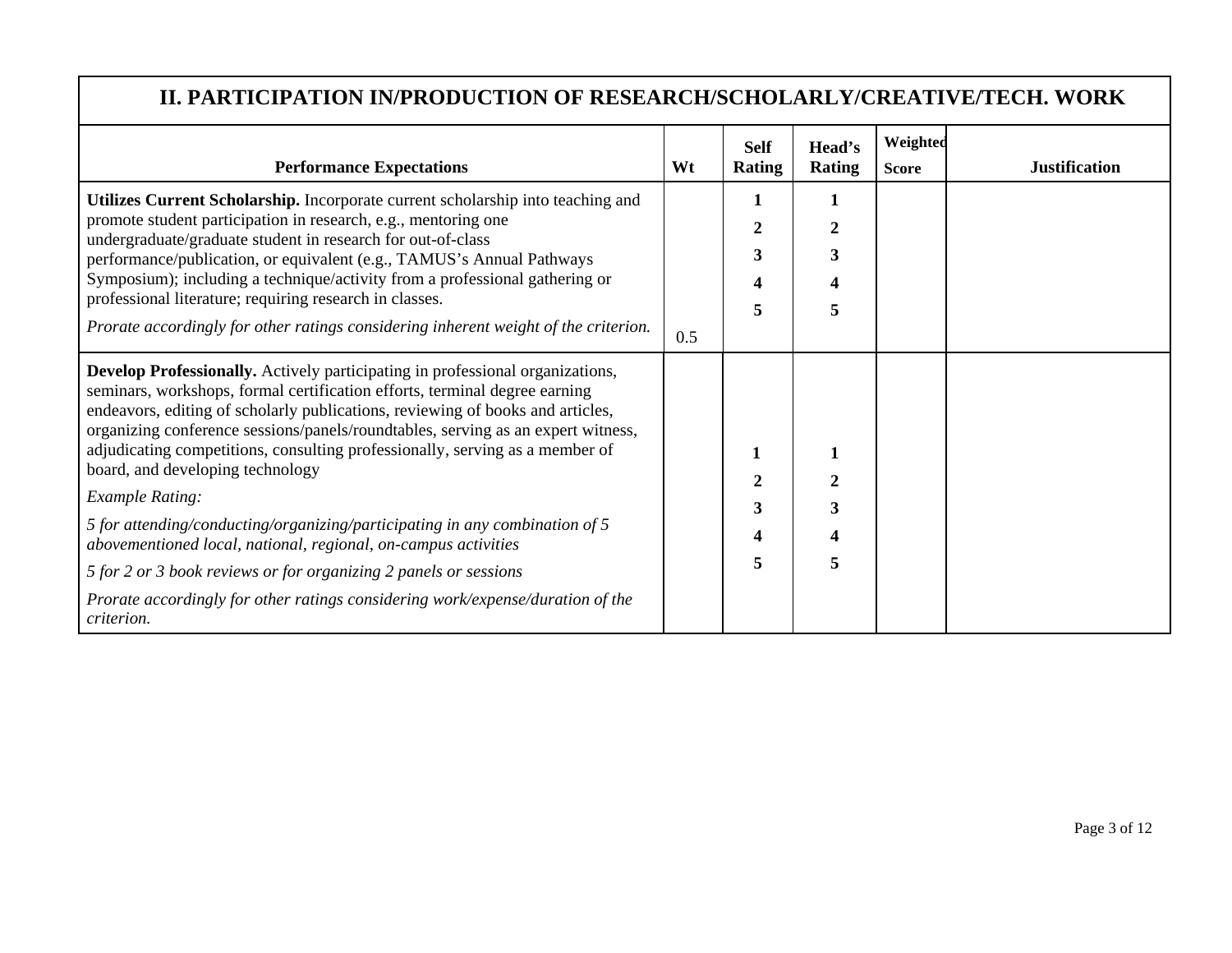| Publications. Author of chapters in edited books and research papers published in                                                                     |              | 1 | 1 |  |
|-------------------------------------------------------------------------------------------------------------------------------------------------------|--------------|---|---|--|
| journals or conference proceedings.                                                                                                                   |              | 2 | 2 |  |
| <b>Example Rating:</b>                                                                                                                                |              | 3 | 3 |  |
| 5 for a book chapter, or one refereed paper, or two papers in conference<br>proceedings, or a CD-ROM, etc.; 4 for one paper in conference proceedings |              | 4 | 4 |  |
| Prorate accordingly for other ratings considering inherent weight of the criterion.                                                                   |              | 5 | 5 |  |
| Note: Consideration will be given to the prestige of the conference and the<br>journal, as well as in-progress work accompanied by documentation.     | 1.5          |   |   |  |
| Presentation/Performance. Presenting a paper, participating in a workshop, or                                                                         |              | 1 | 1 |  |
| doing a poster presentation at a conference, performing professionally or<br>creatively, directing a workshop.                                        |              | 2 | 2 |  |
| Example Rating: 5 for two local/regional presentations or one national level                                                                          |              | 3 | 3 |  |
| conference                                                                                                                                            |              |   |   |  |
| 4 for one presentation or one regional symposium/conference                                                                                           |              | 5 | 5 |  |
| 3 for one workshop or one local symposium/conference                                                                                                  |              |   |   |  |
| Prorate accordingly for other ratings considering inherent weight of the criterion.                                                                   |              |   |   |  |
| Note: Consideration will be given to the prestige of the conference                                                                                   |              |   |   |  |
| <b>External Funding.</b> Success in attracting and subsequent effective management of                                                                 |              | 1 | 1 |  |
| research, equipment or teaching grants, contracts. Adhere strictly to terms                                                                           |              | 2 | 2 |  |
| established with grantors and PVAMU, including the timely submission of<br>required reports.                                                          |              | 3 | 3 |  |
| Example Rating: 5 for receiving one external grant and the timely submission of                                                                       |              |   |   |  |
| reports                                                                                                                                               | <b>Bonus</b> | 5 | 5 |  |
| Prorate accordingly for other ratings considering inherent weight of the criterion.                                                                   | .5           |   |   |  |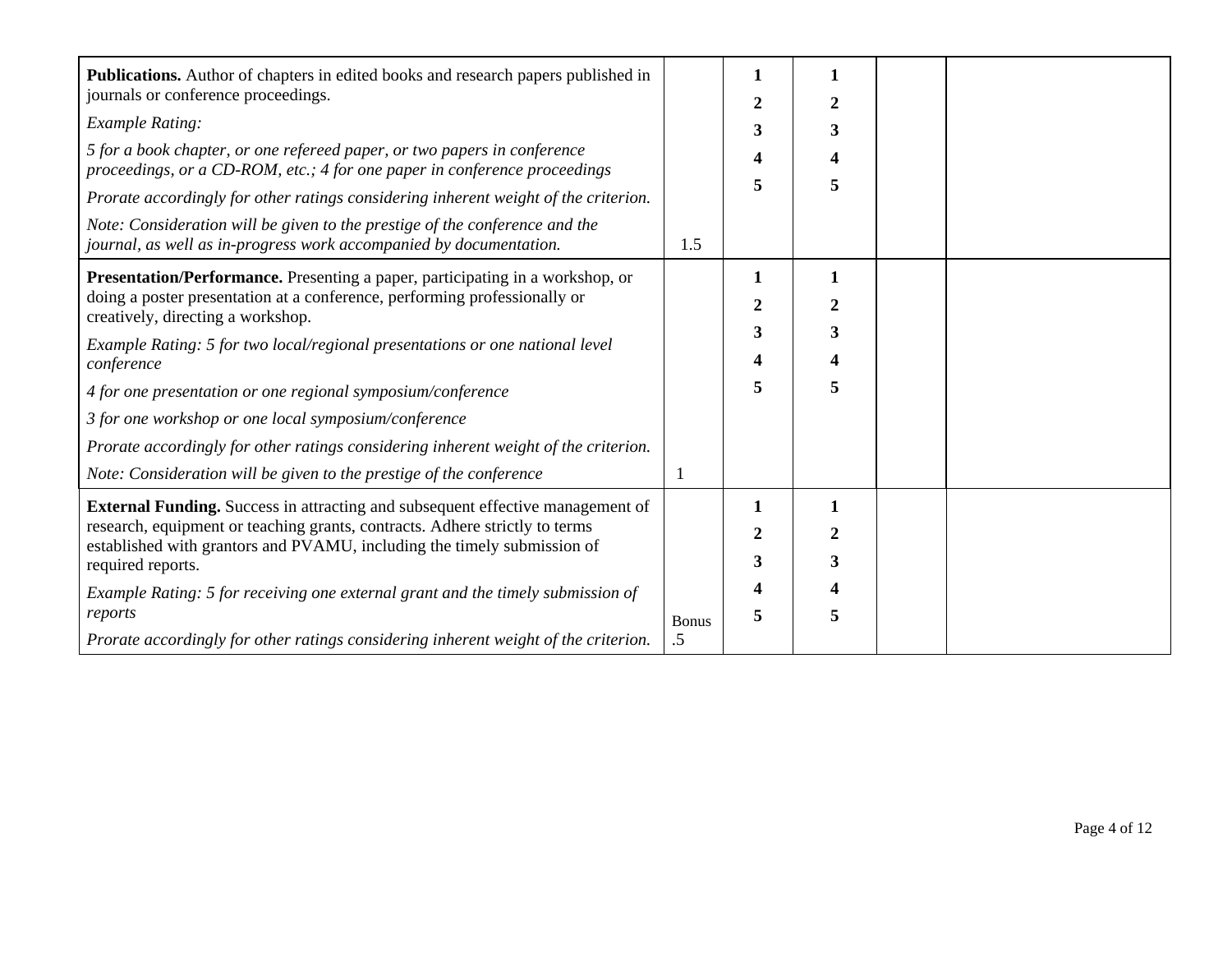| Internal Funding. Success in attracting and subsequent effective management of<br>research, equipment or teaching grants, contracts, etc. Adhere strictly to terms<br>established with grantors and PVAMU including the timely submission of<br>required reports, and other related correspondence.<br>Example Rating: 5 for receiving one source of funding and the timely submission<br>of reports<br>Prorate accordingly for other ratings considering inherent weight of the criterion. | <b>Bonus</b><br>$.5\,$ | 2<br>3<br>4<br>5                   | 3<br>5 |  |  |  |
|---------------------------------------------------------------------------------------------------------------------------------------------------------------------------------------------------------------------------------------------------------------------------------------------------------------------------------------------------------------------------------------------------------------------------------------------------------------------------------------------|------------------------|------------------------------------|--------|--|--|--|
| Grant Proposals. Writing and submitting research grant proposals, equipment<br>grant proposals, curriculum grant proposals, and other grant-related projects.<br>Example Rating: 5 for principal investigator of one<br>Prorate accordingly up to 5 for other ratings considering inherent weight of the<br><i>criterion.</i>                                                                                                                                                               | <b>Bonus</b><br>.25    | 1<br>2<br>3<br>$\overline{4}$<br>5 | 3<br>5 |  |  |  |
| Publication of a book or creative equivalent                                                                                                                                                                                                                                                                                                                                                                                                                                                | <b>Bonus</b>           | 1<br>2<br>3<br>4<br>5              | 3<br>5 |  |  |  |
| <b>II. OVERALL RATING/20</b><br><b>SCORE:</b>                                                                                                                                                                                                                                                                                                                                                                                                                                               |                        |                                    |        |  |  |  |

Note: Attach copies of all publications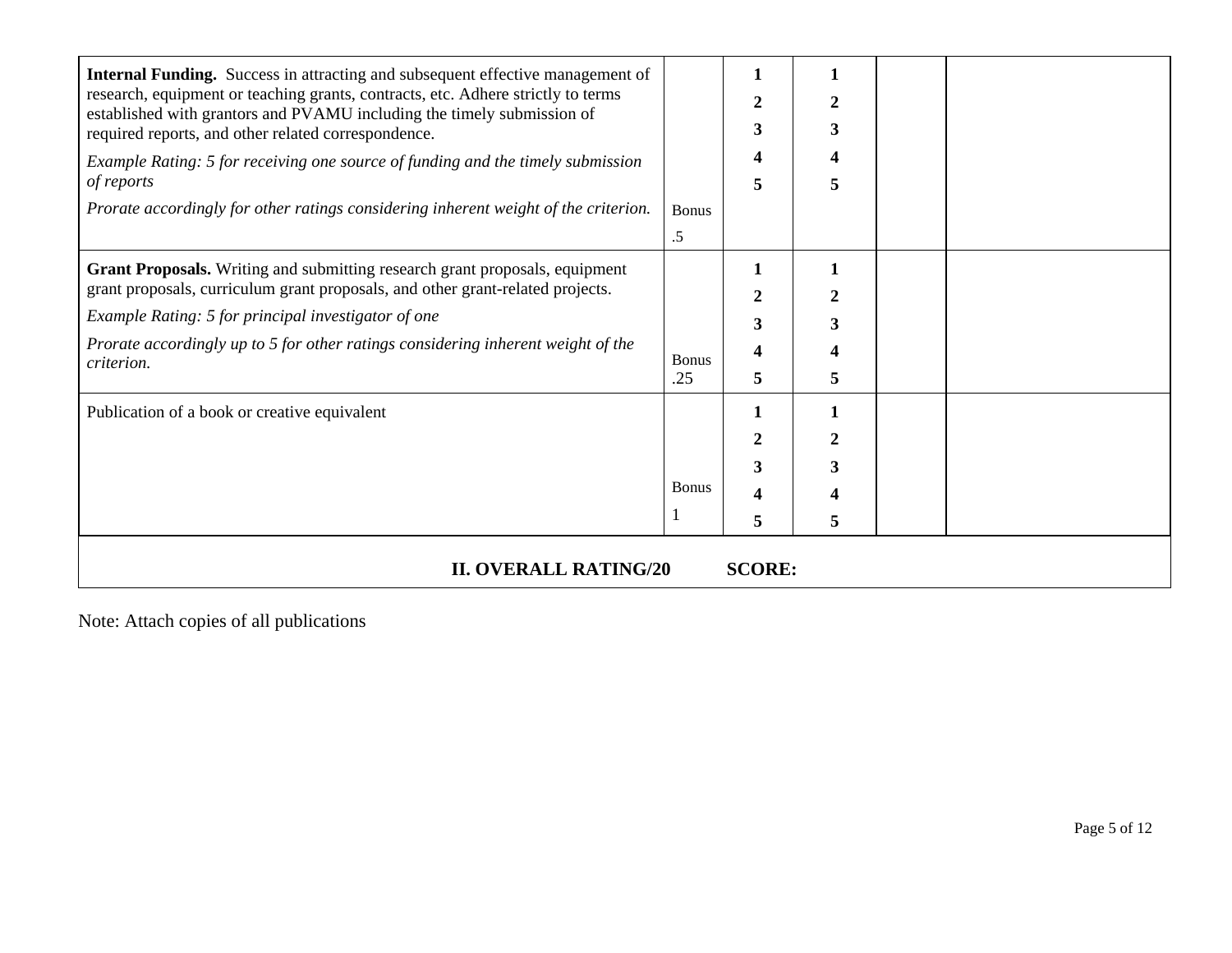| <b>III.SERVICE</b>                                                                                                                                                                                                                                                                                                                                                                                                                                                                  |     |                                       |                                    |                          |                      |  |  |  |
|-------------------------------------------------------------------------------------------------------------------------------------------------------------------------------------------------------------------------------------------------------------------------------------------------------------------------------------------------------------------------------------------------------------------------------------------------------------------------------------|-----|---------------------------------------|------------------------------------|--------------------------|----------------------|--|--|--|
| <b>Performance Expectations</b>                                                                                                                                                                                                                                                                                                                                                                                                                                                     | Wt. | <b>Self</b><br><b>Rating</b>          | Head's<br>Rating                   | Weighted<br><b>Score</b> | <b>Justification</b> |  |  |  |
| Advise Students: Create, retain, and audit students' degree plans,<br>provide accurate advisement to assigned advisees, assist with<br>registration, maintain adviser/advisor records.<br>Rating: 5 points for the fulfillment of above criteria: 5 for<br>responsible for a major area for advising, e.g., University College<br>Advisement Representative for the College of Arts & Sciences,<br>Languages and Communications Departmental advisor, degree<br>program coordinator |     | $\mathfrak{D}$<br>3<br>5              | 1<br>$\overline{2}$<br>3<br>4<br>5 |                          |                      |  |  |  |
| Prorate accordingly for other ratings considering inherent weight of<br>the criterion.                                                                                                                                                                                                                                                                                                                                                                                              | .75 |                                       |                                    |                          |                      |  |  |  |
| <b>Support Student Retention.</b> Encourage students (by holding extra<br>tutorials, extended office hours, providing web-based assistance, and<br>other retentive services), who are enrolled in your classes to persist<br>to successful course completion.<br><b>Example Rating:</b><br>5 for providing extra assistance in at least two categories;<br>4 for providing extra assistance in at least one category                                                                |     | $\mathcal{D}_{\mathcal{L}}$<br>3<br>5 | 1<br>$\overline{2}$<br>3<br>4<br>5 |                          |                      |  |  |  |
|                                                                                                                                                                                                                                                                                                                                                                                                                                                                                     | 75  |                                       |                                    |                          |                      |  |  |  |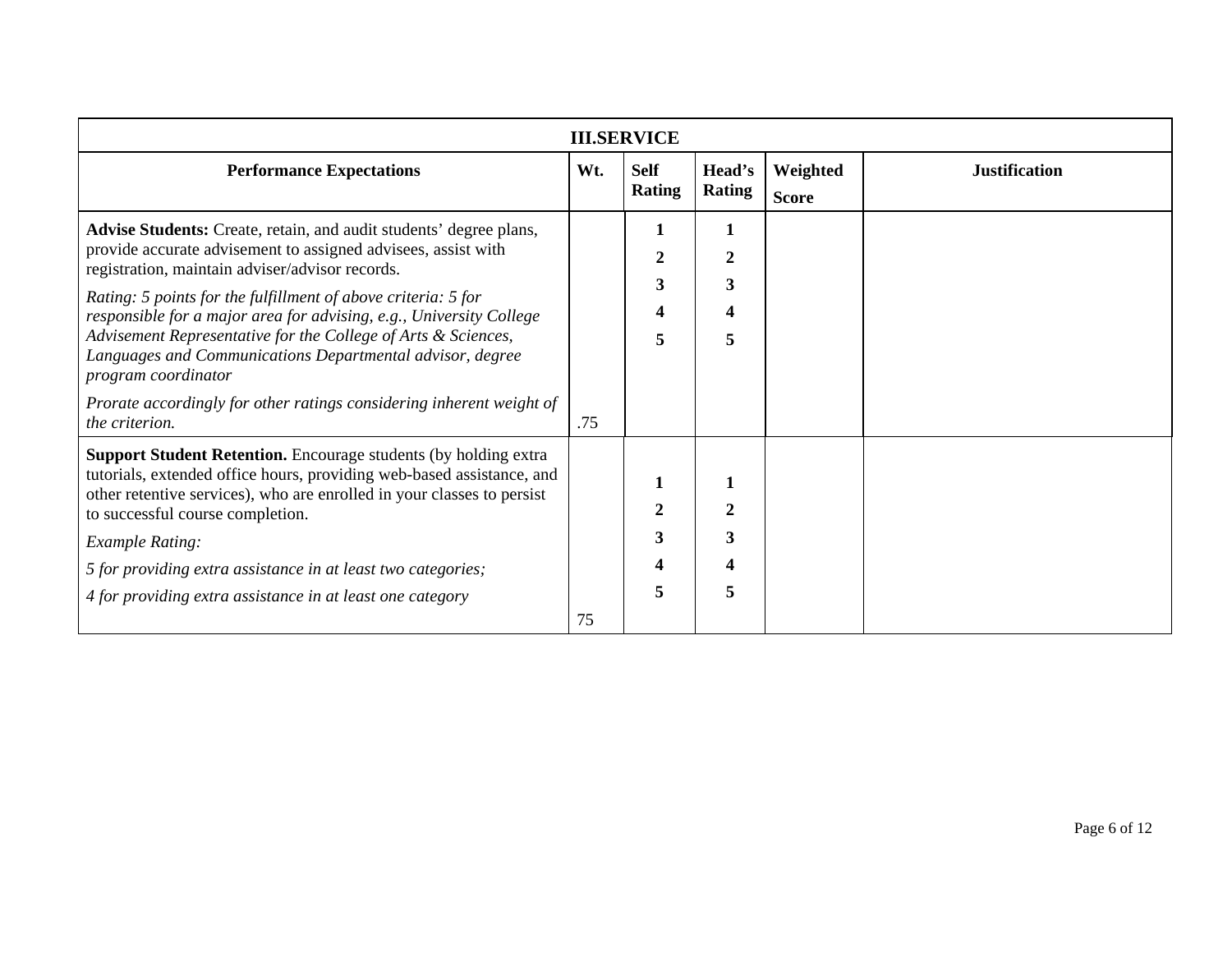| Promote Enrollment Enhancement and Management. Actively                                                                                                                                                                                                                     |     | 1                       | 1                       |  |
|-----------------------------------------------------------------------------------------------------------------------------------------------------------------------------------------------------------------------------------------------------------------------------|-----|-------------------------|-------------------------|--|
| support university/college/departmental projects designed to recruit,                                                                                                                                                                                                       |     | $\overline{2}$          | $\overline{2}$          |  |
| admit, and enroll students. Actively support students upon<br>enrollment through graduation.                                                                                                                                                                                |     | 3                       | 3                       |  |
| <b>Example Rating:</b>                                                                                                                                                                                                                                                      |     | 4                       | 4                       |  |
| 5 for leadership in recruitment (e.g., off-campus recruitment,<br>Majors' Fair, class tours, letters, brochures, videos, fliers, degree<br>programs' promotional activities).                                                                                               |     | 5                       | 5                       |  |
| Prorate accordingly for other ratings considering inherent weight of<br>the criterion.                                                                                                                                                                                      | 0.5 |                         |                         |  |
| Support Student Development. Serve as a sponsor of a student                                                                                                                                                                                                                |     | $\mathbf{1}$            | $\mathbf{1}$            |  |
| organization. Sponsor/organize/participate in career/professional                                                                                                                                                                                                           |     | $\mathbf{2}$            | $\boldsymbol{2}$        |  |
| development activities for students. Sponsor/organize/participate in<br>student career fairs. Serve as student mentor or advisor for student                                                                                                                                |     | 3                       | 3                       |  |
| professional publication, and field trips.                                                                                                                                                                                                                                  |     | 4                       | $\overline{\mathbf{4}}$ |  |
| <b>Example Rating:</b>                                                                                                                                                                                                                                                      |     | 5                       | 5                       |  |
| 5 points for the fulfillment of above criteria. Prorate accordingly for                                                                                                                                                                                                     |     |                         |                         |  |
| other ratings considering inherent weight of the criterion.                                                                                                                                                                                                                 | 0.5 |                         |                         |  |
| Active participation in University/College/Division/Departmental                                                                                                                                                                                                            |     | 1                       | $\mathbf{1}$            |  |
| Activities. Serve on committees, such as committees related to<br>student development, peer-evaluation, personnel, curriculum, and                                                                                                                                          |     | $\overline{2}$          | $\boldsymbol{2}$        |  |
| accreditation. Attend major convocations including commencement,                                                                                                                                                                                                            |     | 3                       | 3                       |  |
| honors convocation, general student assemblies. Attend all faculty                                                                                                                                                                                                          |     | $\overline{\mathbf{4}}$ | $\overline{\mathbf{4}}$ |  |
| conferences. Attend and actively participate in all<br>division/departmental meetings.                                                                                                                                                                                      |     | 5                       | 5                       |  |
| <b>Example Rating:</b>                                                                                                                                                                                                                                                      |     |                         |                         |  |
| 5 for serving on two or more committees (Departmental, College,<br>University, or Professional Society) in an effective capacity, and<br>showed leadership in at least one such entity. Attendance at all<br>commencements, faculty conferences, and departmental meetings. | 1.5 |                         |                         |  |
| Prorate accordingly for other ratings                                                                                                                                                                                                                                       |     |                         |                         |  |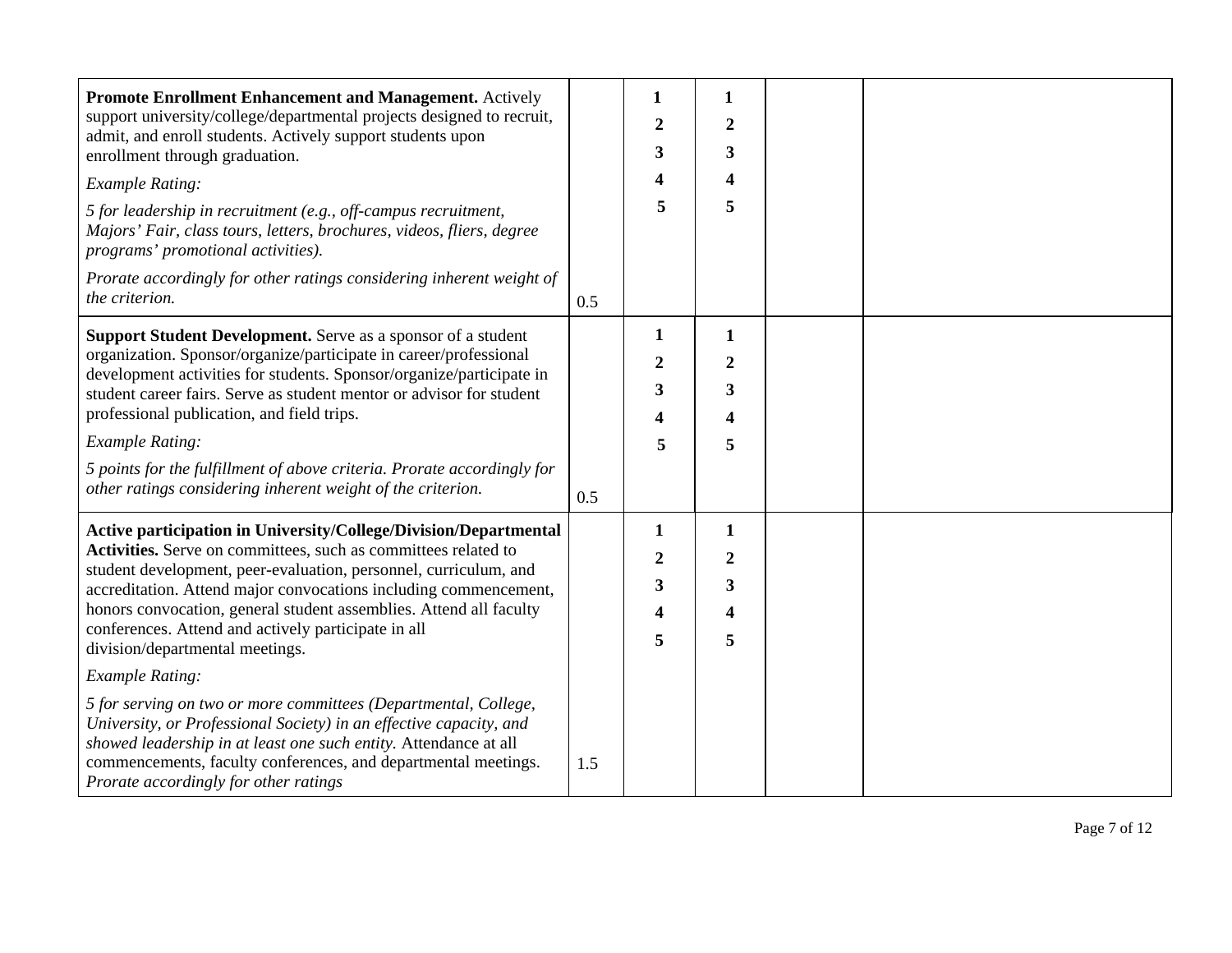| Coordinator/Supervisor/Director/Liaison: Coordinates,<br>supervises, directs, or acts as a liaison, e.g., Communications/<br>English/Spanish/Graduate Studies/Writing Center/Media<br>Center/Multi-Media Language/Student Teachers | <b>Bonus</b> |               |  |  |
|------------------------------------------------------------------------------------------------------------------------------------------------------------------------------------------------------------------------------------|--------------|---------------|--|--|
| <b>III. OVERALL RATING/20</b><br>$\sim$ $\sim$<br>.                                                                                                                                                                                |              | <b>SCORE:</b> |  |  |

Note: Attach documentation for service activities.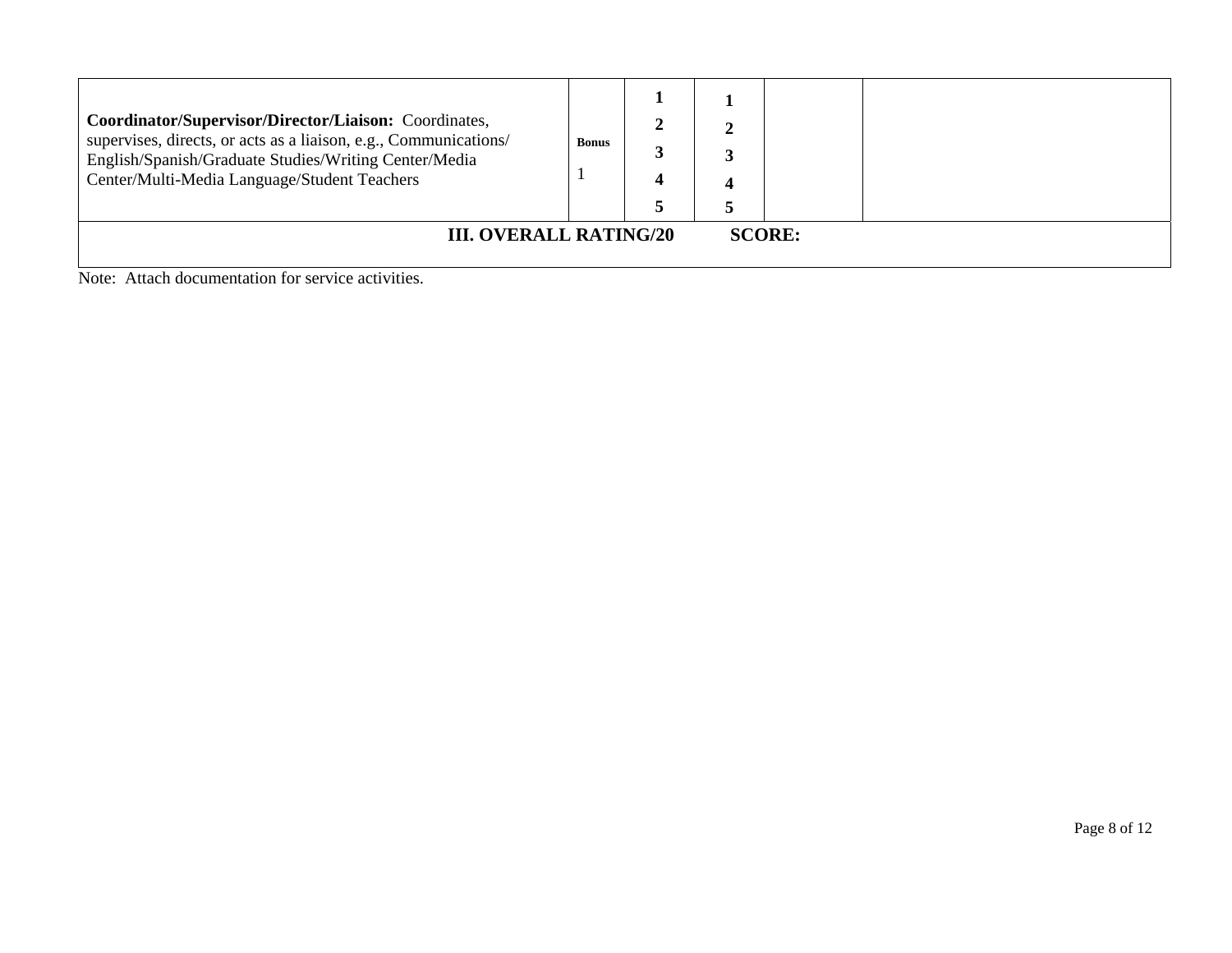## **PERFORMANCE EVALUATION SUMMARY**

| <b>CATEGORY</b>                                                           | GENERAL COMMENTS, INCLUDING<br>RECOMMENDED IMPROVEMENT |
|---------------------------------------------------------------------------|--------------------------------------------------------|
| I. Teaching/Advisement                                                    |                                                        |
| Improvement Plan: $<$ 36                                                  |                                                        |
| II. Consumption and Production of<br>Research and Scholarly/Creative Work |                                                        |
| Improvement Plan: $<$ 12                                                  |                                                        |
| III. Service                                                              |                                                        |
| Improvement Plan: $<$ 12                                                  |                                                        |

| <b>Faculty Member's Signature</b> | Date | <b>Department Head's Signature</b> | <b>Date</b> |
|-----------------------------------|------|------------------------------------|-------------|
|                                   |      |                                    |             |

Page 9 of 12